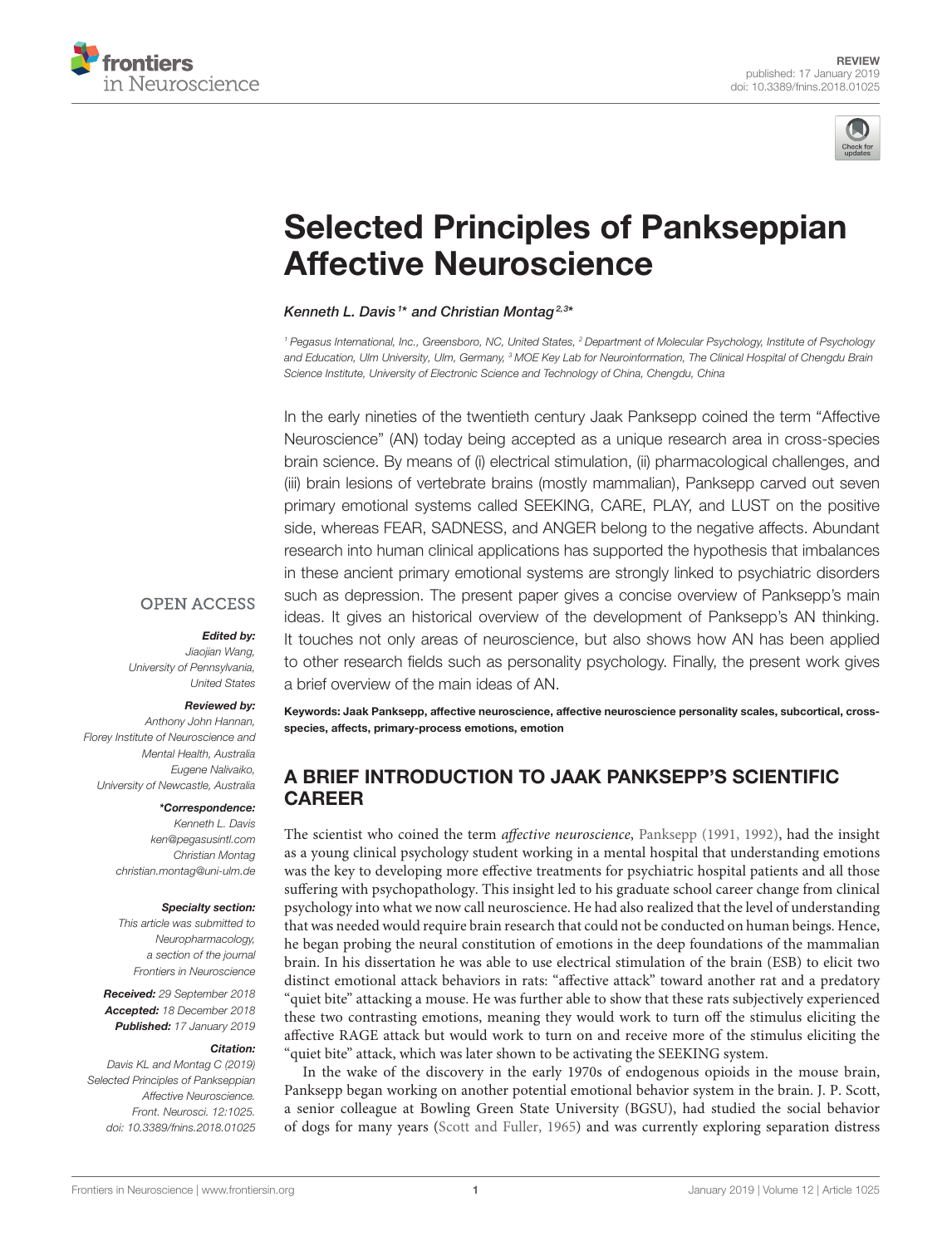vocalizations in puppies. Meanwhile, Jaak had recognized similarities between opioid withdrawal in drug addicts and the social distress caused by broken relationships and had also noticed that opioid addicts frequently came from marginal family social backgrounds. Panksepp hypothesized that opioids might be related to mammalian separation distress calls, and a BGSU research group soon demonstrated that low doses of morphine would soothe the separation distress vocalizations in canine puppies [\(Panksepp et al., 1978\)](#page-9-2). In 1980, after his lab had successfully mapped distress vocalization sites in the guinea pig brain, Panksepp went on to publish his "opioid hypothesis" [\(Panksepp et al., 1980\)](#page-10-1), namely, that brain opioids likely underlie the formation of social attachments and modulate social emotions and behaviors.

By 1982, Panksepp was convinced that there were at least four biological brain-based emotional action systems [\(Panksepp,](#page-9-3) [1982\)](#page-9-3), which at that time he labeled Expectancy, Rage, Fear, and Panic. In a Psychological Review paper [\(Panksepp, 1992\)](#page-9-1) and especially with the publication of Affective Neuroscience [\(Panksepp, 1998\)](#page-9-4), Panksepp had expanded his list of primary emotions to seven well-documented primary-process emotional command systems (SEEKING/Expectancy, RAGE/Anger, FEAR/Anxiety, LUST, CARE/Nurturing, PANIC/Sadness, and PLAY/Social Joy) and introduced the use of capitalization to distinguish these primary emotional brain systems from the use of his chosen emotion labels in common language. The mapping of the seven primary emotional systems by means of electrical stimulation of the mammalian brain including pharmacological challenges and brain lesions represents the heart of what Panksepp named affective neuroscience. Of note, Panksepp concluded that there was insufficient evidence to include Social Dominance as a primary emotion, and he considered it an acquired behavior [see further thoughts on this in [van der Westhuizen and Solms \(2015\)](#page-10-2)]. Panksepp did include a detailed treatment of the homeostatic affect HUNGER in Affective Neuroscience but did not consider it in the same category as emotional affects, which were more directly relevant to mammalian psychopathology and personality.

The remainder of this review essay will outline key themes of affective neuroscience as developed in the research and writings of Jaak Panksepp. Rather than continuing to review the development of his thinking throughout his scientific career, the focus here will be on selected affective neuroscience principles first featured in Affective Neuroscience but also elaborated in The Archaeology of Mind [\(Panksepp and Biven, 2012\)](#page-9-5), The Emotional Foundations of Personality [\(Davis and Panksepp, 2018\)](#page-8-0), as well as numerous theoretical review papers.

#### MAMMALS ARE DEEPLY AFFECTIVE

All mammals are sentient beings meaning that it feels like something to be alive and dealing with the challenges in their worlds. The philosopher, Langer, in her book, Mind: An Essay on Human Feeling, writes "To feel is to do something" [\(Langer,](#page-9-6) [1988,](#page-9-6) p.7). The word "emotion" is derived from the Latin verb "emovere" meaning "to move out," and that seems to be what we observe already in the evolution of early life. Primal emotions and their accompanying affects appear to have acquired the capacity to move animals to action in ways that promoted their survival. Emotions prodded animals to explore for resources (SEEKING), compete for and defend those resources (RAGE/Anger), escape from and avoid bodily danger (FEAR), and identify potential mates and reproduce (LUST). Then, mammals with their more social orientation acquired the motivational system for nurturing their offspring (CARE); the powerful separation distress system for maintaining social contact and social bonding (PANIC/Sadness); and the complex system stimulating especially young animals to regularly engage in physical activities like wrestling, running, and chasing each other (PLAY/Social Joy), which helps them bond socially and learn social limits and which seems to carry over into the "ribbing" and joking that continues to add fun in adulthood. Evolution has endowed mammalian brains with at least these seven primary-process emotional action systems, which serve as survival guides. These primary emotions arise from subcortical brain regions that are largely homologous, especially across mammals, with each emotion having a distinct brain anatomy, neuropharmacology, and physiology (for details beyond the scope of this paper, see [Panksepp, 1998;](#page-9-4) [Panksepp and Biven,](#page-9-5) [2012\)](#page-9-5). Jaak Panksepp felt that the key affective neuroscience question was the neural constitution of raw affects (Panksepp et al., [2017,](#page-10-3) p.206), which was essential for understanding our own affects and for developing better psychiatric treatments for emotional imbalances but which would require further causal preclinical research into our ancestral subcortical primaryprocess emotional brain systems. For a recent published obituary on Jaak Panksepp's life please see [Davis and Montag \(2018\)](#page-8-1).

# ANCESTRAL VOICES

Mother Nature (aka evolution) speaks to all mammals in the oldest language, the language of emotional affects. The ancestral voices (to use Ross Buck's phrase) guide their choices as they navigate life. Each of the primal emotional affects is evaluative, that is, has a valence that is either pleasant or aversive and signals objects or situations to approach in the case of the pleasant ones (SEEKING, LUST, CARE, and PLAY) or to avoid in the case of the aversive ones (RAGE, FEAR, and PANIC).

Yet, experiencing a primary affect does not necessarily mean all mammals can self-reflect on their emotional experiences. That capacity may be reserved for the more cortically endowed mammals. However, "raw" primary affects are experienced as pleasant or aversive qualia, which alter behavior and provide for secondary-level learning (conditioning principles). The emotional minds of most mammals may be limited to displaying "intentions-in-action" rather than a more reflective "intentions to act." In Endel Tulving's terminology, the capacities of most mammals likely combine anoetic (without knowing) and noetic (knowing) consciousness without necessarily attaining autonoetic consciousness—being able to sufficiently hold experiences in memory to review the past and anticipate the future [\(Tulving, 1985\)](#page-10-4). We know that animals experience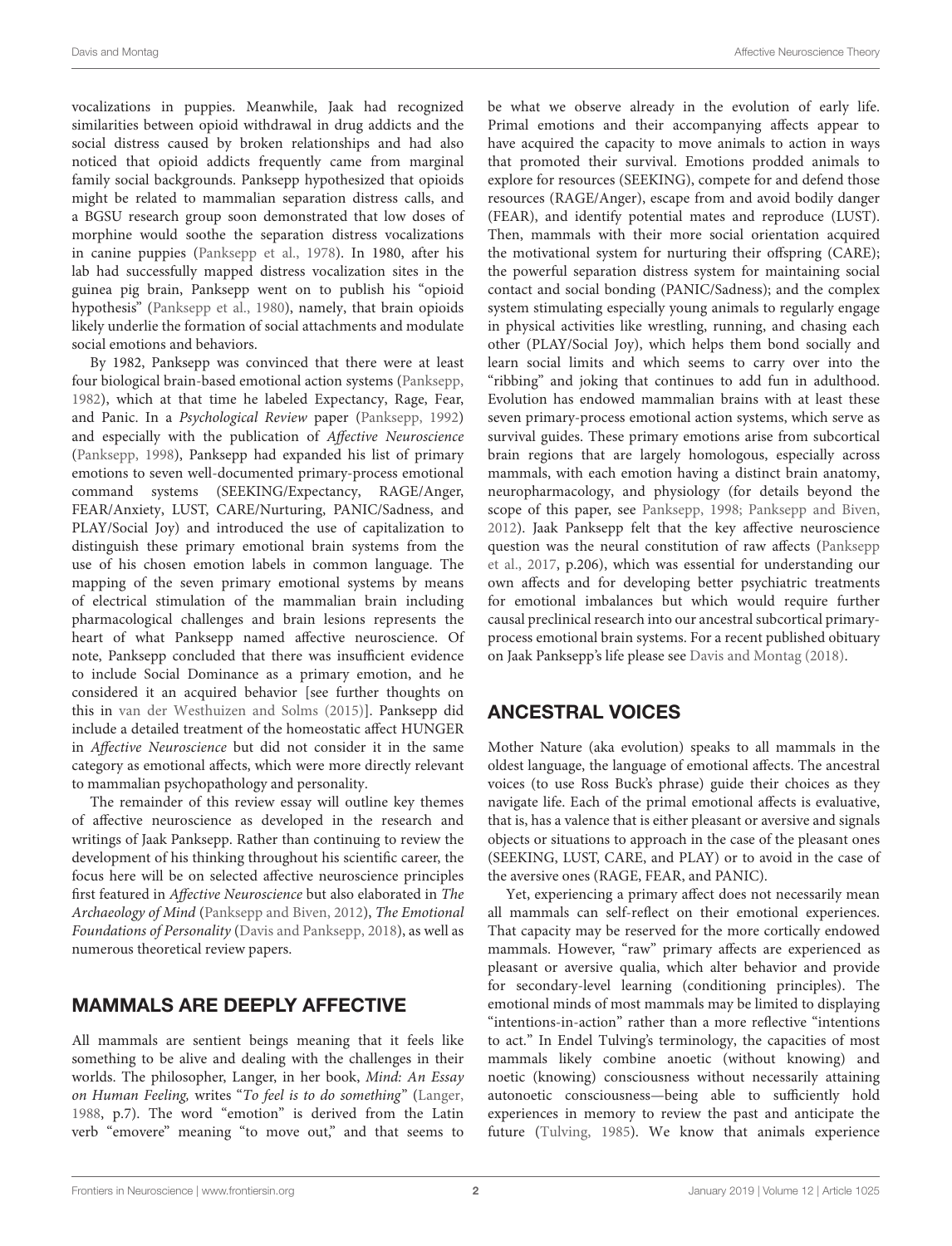primary affects because of empirical measures: They will work vigorously to sustain affective states by learning to turn on ESB evoking positively valenced emotions and correspondingly escape or avoid the negatively valenced emotions. They will also demonstrate conditioned place preferences or aversions for situations where they have experienced such stimulation in the past [\(Panksepp, 2011\)](#page-9-7). Further, animals will emit conditioned positive and negative vocalizations in places where they have experienced positively or negatively valenced ESB [\(Knutson et al.,](#page-9-8) [2002\)](#page-9-8). However, we are unable to measure feelings (affective qualia) directly, not even in humans.

Apart from experiencing primary-process emotional affects, what is much more difficult to study in the non-human mammalian world is Tulving's autonoetic consciousness characterized by the capacity of humans to experience affective nuances often reflecting human higher-order cognitions and language including having thoughts about thoughts. This represents a limitation of cross-species affective neuroscience. However, subtler models of affective concepts such as pessimism in dogs [\(Mendl et al., 2010\)](#page-9-9), optimism in rats [\(Rygula et al., 2012,](#page-10-5) [2015\)](#page-10-6), and regret in rats [\(Steiner and Redish, 2014\)](#page-10-7) are appearing in cross-species studies.

# PRIMORDIAL EMOTIONS ARE INNATE BUT ARE ALSO ADAPTIVE LEARNING AND MEMORY SYSTEMS

The primary-process emotions require no learning. It is not necessary to teach a child to become angry, fearful, or to panic after having lost sight of parents in a crowd. Nor do we need to teach children how to play. These evolved foundational tools for living are somehow automatically built into our heritage. However, these evolutionarily/genetically endowed primaryprocess emotional brain systems are not fixed functions but are able to learn and adapt to novel environmental experiences throughout the life of an individual. Indeed, as introduced above, the valenced affects associated with each of the primary emotions serve as endogenous rewards and punishments for behaviors that activate emotions. For example, receiving painful stings from hornets flying out of the nest you accidently disturbed fills you with fear, and without thinking about it you immediately react by running away from the menace. Having reached a safe distance, you feel relief that you seem to be out of danger, and likely begin examining the tiny wounds, which are beginning to swell slightly as the pain intensifies, and you may begin to clarify (at a safe distance) the details of the hornet nest's appearance and location. This event will be forever embedded in your memory, and you will have learned to avoid repeating this experience by remaining more vigilant when outdoors walking through unfamiliar terrain.

Each primary-process emotional command system likely encompasses a separate reward or punishment system. These learning systems can be thought of as secondary-processes integrating new experiences into the primary framework allowing for previously neutral environmental stimuli to elicit the emotion and for novel reactions to become associated with such stimuli. For an example of novel reactions to an emotional arousal, over the ages, humans when threatened have learned to reach for their swords, and more recently their pistols instead of clenching their fists. However, more evidence is needed regarding the extent to which these different emotional systems encompass different learning and memory parameters.

While deep brain stimulation (DBS) allows researchers to demonstrate that brain stimulation at specific sites evokes distinct emotional behaviors that are accompanied by corresponding affects, there remains the question of whether the emotional affects elicited at these sites are similarly distinct. We do know that rats can learn to discriminate between DBS in the hypothalamus and septal regions of the brain [\(Stutz et al.,](#page-10-8) [1974\)](#page-10-8). We also know that animals can distinguish between the emotional states induced by the addictive drugs morphine and cocaine [\(Overton, 1991\)](#page-9-10). We also know that DBS in humans at homologous brain sites seems to evoke homologous affects (see [Panksepp, 1985](#page-9-11) for a review). However, much more research needs to be done before there is any clear assurance regarding the number of distinct primary affects or the role of electrical or pharmacological stimulants in generating those affects.

# PRIMARY-PROCESS EMOTIONS SURVIVE **DECORTICATION**

Primary affects are constituted at the subcortical level. That is true for primary emotional affects such as ANGER and FEAR, or homeostatic affects such as HUNGER and THIRST. There is ample evidence that primary-process emotional brain systems do not require the neocortex. In rats, decortication does not block the rewarding effects of subcortical ESB (Huston and Borbely, [1973,](#page-9-12) [1974\)](#page-9-13). In humans, strong emotions decrease cortical activation [\(Damasio et al., 2000\)](#page-8-2) and cortical damage often leads to increased emotionality, which is consistent with the cortex generally providing the inhibition or regulation of emotions rather than activation [\(Liotti and Panksepp, 2004\)](#page-9-14).

Further support in humans for subcortical emotions without cortex is offered by [Merker \(2007\)](#page-9-15) who has reviewed the case of hydranencephalic children who are born without a cerebral cortex. He writes that even without a cerebral cortex, these children "express pleasure by smiling and laughter, and aversion by 'fussing,' arching of the back and crying (in many gradations), their faces being animated by these emotional states" [\(Merker,](#page-9-15) [2007,](#page-9-15) p.79). He further comments that their "[emotional] behaviors are accompanied by situationally appropriate signs of pleasure or excitement on the part of the child" [\(Merker, 2007,](#page-9-15) p.79). These children clearly show that appropriate emotional responses even in humans do not require the participation of the neocortex. As further evidence of an independent subcortical brain that can function without a neocortex, Merker also reviewed [Penfield and Jasper \(1954\)](#page-10-9) in which brain surgery under local anesthesia was performed on conscious patients with a history of severe epileptic seizures. These surgeons removed sizeable sectors of cortical tissue while communicating with the patient, which "never interrupted the patient's continuity of consciousness even while the tissue was being removed" [\(Merker,](#page-9-15) [2007,](#page-9-15) p.65).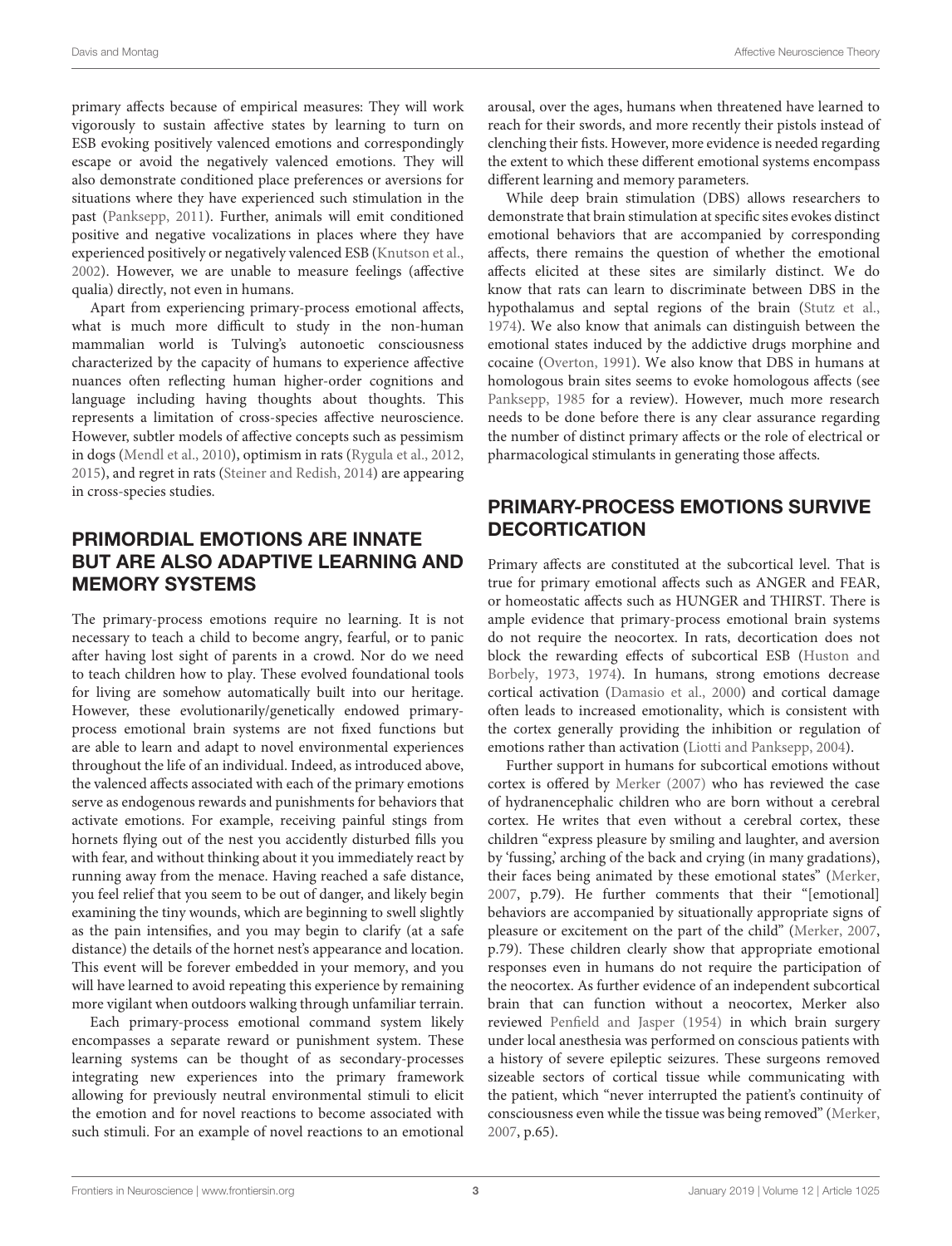Along these lines, [Damasio et al. \(2013\)](#page-8-3) reported the case of Patient B. who had contracted Herpes Simplex Type I encephalitis (HSE), which had destroyed much of his cortical brain tissue with extensive bilateral cortical damage including temporal lobe and temporal pole cortices, posterior orbitofrontal cortices, and the anterior cingulate cortices. Plus the left and right insular cortices were entirely destroyed (including the insula itself) as well as the bilateral entorhinal cortex, hippocampus proper, and amygdala.

In short, Patient B. had lost structures thought by many to be integral to emotional experience: the insula [\(Craig,](#page-8-4) [2011\)](#page-8-4), the amygdala [\(LeDoux, 2012\)](#page-9-16), and the anterior cingulate cortex [\(Bijanki et al., 2015\)](#page-8-5). Yet, all indications (including the observations of strangers, the observations of the research team, psychological evaluations, and a structured questionnaire completed by his spouse comparing his emotional behavior before and after his disease) were that Patient B. retained a full range of appropriate emotions after his brain disease.

The lack of importance of the cortex for emotional behavior and displays was supported by [Whishaw's \(1990\)](#page-10-10) review of the experimental rat decortication literature. While there were differences between whether the surgery took place neonatally or closer to maturity, the neonatal group showed few deficits. With neonatally decorticated rats, loss of cortex essentially did not disrupt survival/emotional behaviors and displays. These subjects exhibited no interruption in post-surgery sucking and grew to maturity with near normal weights. They exhibited normal posture during face washing with no deficits in grooming. They were able to reproduce with six out of eight females being able to successfully raise their litters with normal cleaning, suckling, and caring for their pups. As juveniles, they played as much as controls, and most components of aggressive and defensive behavior were present including lateral displays in response to an intruder and conditioned "freezing" after having been attacked as an intruder and later being reintroduced as the intruder to the same cage with the same resident.

Panksepp's group replicated the effect of neonatal decortication on rat juvenile play [\(Panksepp et al., 1994\)](#page-10-11). Measures of play vigor and tests of play solicitation behaviors did not detect differences, which suggested that play motivation was intact in the decorticate rats. They did observe a decrease in frequency of pinning and shorter pin duration. However, additional control studies suggested that these changes were likely due to motor changes and reduced somatosensory sensitivity. In short, they found that the play of decorticate rats appeared normal.

Indeed, 16 graduate students were asked to observe a pair of juvenile rats for 30 min, one of which had its cortex surgically removed neonatally and the other, a control subject, that only had received sham surgery, and to decide which one had been decorticated. Most chose the control rat pup with an intact cortex [\(Panksepp, 2015\)](#page-9-17). Overall, Panksepp concluded, like Whishaw, that "the results generally indicate little participation of the neocortex in the instigation of rough-and-tumble play" [\(Panksepp et al., 1994,](#page-10-11) p. 429).

By contrast this group reported that much smaller thalamic lesions had greater influence on play in rats. Lesions of the parafascicular region of the thalamus reduced pinning by 73% but also reduced play solicitation behavior, likely indicating decreased play motivation compared with controls showing the lesion effects were specific to play [\(Siviy and Panksepp, 1985\)](#page-10-12).

The theme of small subcortical lesions having dramatic influences on emotional behavior such as losing virtually all spontaneous activity after ablating the periaqueductal gray [\(Bailey and Davis, 1942\)](#page-8-6) was convincingly addressed by [Fernandez de Molina and Hunsperger \(1962\)](#page-8-7). They showed that the rage responses of cats could be evoked by ESB along the basic subcortical mammalian RAGE system running from the periaqueductal gray (PAG), at the lowest level up to the medial hypothalamus and on up to the medial amygdala at the highest level in decreasing levels of importance. As such, they found that aggressive responses evoked by ESB of the amygdala were abolished by lesions at the level of the hypothalamus or PAG. Aggressive responses from the hypothalamus were dependent on the PAG but not on the amygdala. And, at the lowest level, aggressive responses evoked at the PAG level were not dependent on either of the higher two levels. Further, field studies with cats receiving small lesions to what they called the "hissing zone" of the PAG, "when confronted with a dog, no longer hissed or attacked" [\(Fernandez de Molina and Hunsperger, 1962,](#page-8-7) p. 201).

Clearly, our primary-process emotions and their powerful affective messages are deeply embedded in our mammalian brains. Humans and other mammals still experience these emotions without a neocortex, and the subcortical regions are organized in an evolutionary hierarchy of importance. Understanding these cross-species emotional systems may represent the greatest challenge to neuroscience. Again, in the words of Jaak Panksepp, "For A[ffective] N[euroscience] the key question is the neural constitution of raw emotional, homeostatic and sensory affects" [\(Panksepp et al., 2017,](#page-10-3) p. 206).

### THE NEOCORTEX IS ESSENTIALLY A BLANK SLATE AT BIRTH

The Pankseppian affective neuroscience view is that "the neocortex is fundamentally tabula rasa at birth," Latin for "blank slate" [\(Panksepp and Biven, 2012,](#page-9-5) p.427), and it is through experience that the neocortex is "programmed" (likely through interactions with subcortical regions) to acquire its capacities that as we reach maturity come to seem like "hard-wired" brain functions. But, is any function in neocortex genetically determined? It might seem to many that the visual cortex is a possible candidate. Yet, Sadato et al. found otherwise (Sadato et al., [1998\)](#page-10-13). They found that people naturally blind from an early age provided an example of occipital cortical regions that had been "programmed" to perform a non-visual function and supplanting the somatosensory area. Specifically, positron emission topography (PET) showed that when individuals who were blind from an early age were performing a braille task, the tactile processing that would normally occur in conventional somatosensory cortex had been shifted to areas in the occipital cortex that are normally assumed to process visual stimuli.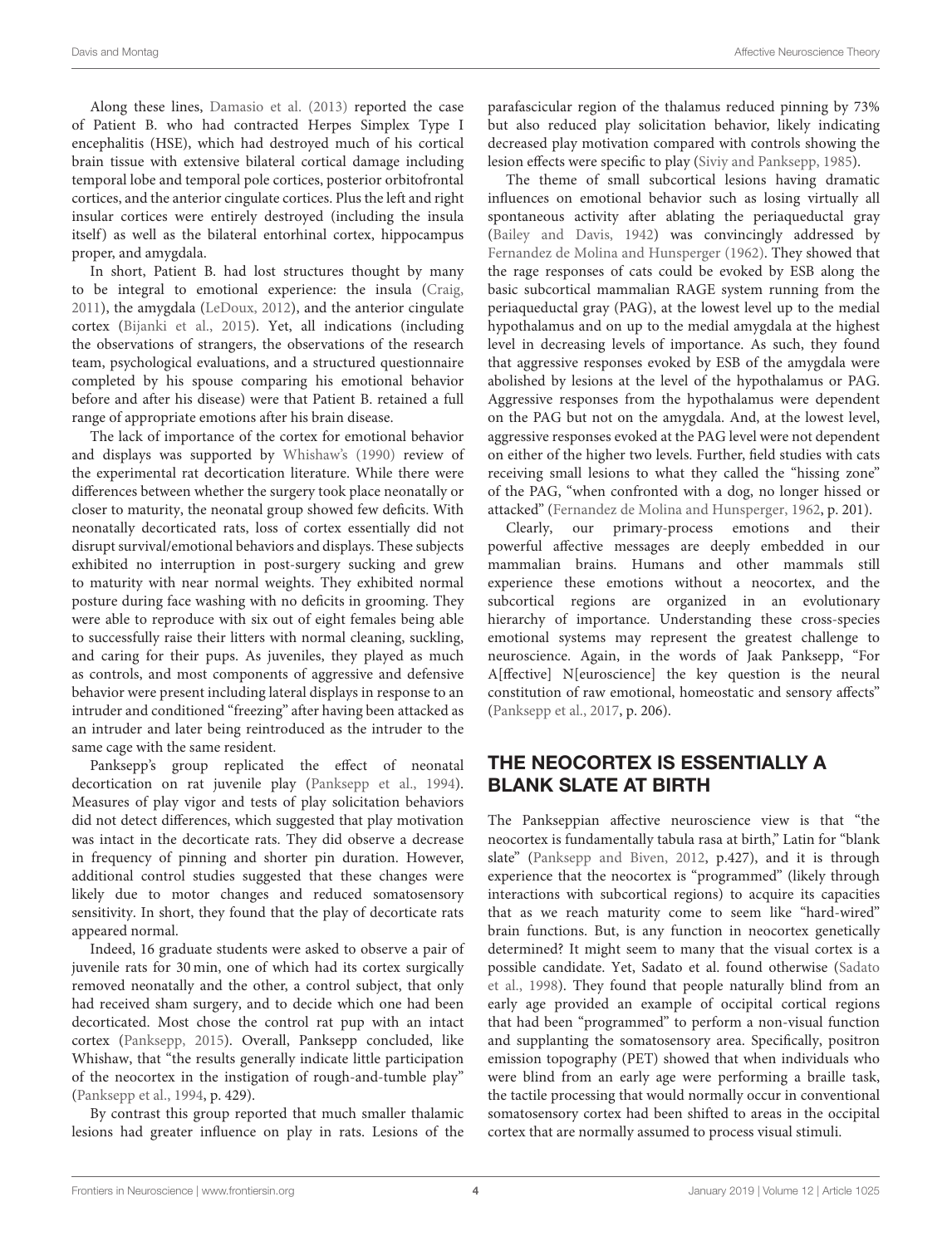Another PET study provided evidence from blind subjects for the use of visual cortex for auditory processing. Weeks et al. [\(2000\)](#page-10-14) used PET to determine which cortical areas were being activated during an auditory localization task. While sighted and blind subjects both showed activity in the posterior parietal cortex, only blind subjects also showed activity in the occipital cortex, a cortical area that is normally associated with visual processing. Thus, cortical plasticity seems to allow blind individuals to develop enhanced tactile and auditory capabilities by redirecting neocortical regions typically thought of as visual processing regions to enhance other sensory functions.

Experimental research from Mriganka Sur's group at MIT [\(von Melchner et al., 2000\)](#page-10-15), supported the "reprogramming" findings documented in blind subjects. Using ferrets (a species born in an exceptionally immature stage), visual input was surgically redirected to auditory cortex shortly after being born, and as predicted the auditory cortex was developmentally programmed to process vision: A follow-up study using similar procedures with mice showed that rewired mice could learn visually-cued conditioned fear [\(Newton et al., 2004\)](#page-9-18). Both sets of animals with visual input redirected to auditory cortex developed fine cortical visual abilities even though the neocortical processing was developmentally constructed rather than genetically dictated.

That we should not expect to find evolved specializations in the neocortex was further supported by the report in Science that a single gene, called ARHGAP11B, was responsible for much of the massive expansion of the human neocortex. The researchers further determined that this newly identified gene was found only in humans, Neanderthals, and Denisovans another extinct hominid line in southern Siberia. The gene was not found in our closest living evolutionary relative, chimpanzees [\(Florio et al., 2015\)](#page-9-19). This finding makes it increasingly unlikely that any of our neocortical higher mental abilities represent evolutionary geneticallydetermined specializations like are found in subcortical brain regions.

### THE NEOCORTEX IS LIKELY ORGANIZED BY THE SUBCORTICAL FUNCTIONS OF THE BRAIN

The idea, that subcortical systems guide the development of cortical specializations gained support from Panksepp's group investigating the possible role of play in the development of the frontal cortex. Working on evidence that right hemisphere frontal lobe deficits were associated with Attention Deficit/Hyperactivity Disorder (ADHD) and the knowledge that the symptoms of frontal lobe damage generally resemble ADHD, it was hypothesized that right frontal lobe damage might be a useful rodent model of ADHD. They found that rat right frontal lobe lesions (performed at three or four days of age) significantly increased playfulness (as measured by pins and dorsal contacts) as well as increasing activity levels confirming the hypothesis [\(Panksepp et al., 2003\)](#page-9-20) [Note: A replication obtained the same results from lesions to the left or right frontal lobes; please see also a new work on individual differences in tendencies toward ADHD and primary emotional systems as assessed with the Affective Neuroscience Personality Scales by [Wernicke et al.](#page-10-16) [\(2018\)](#page-10-16)].

Activity levels of both sham and lesioned animals decreased with age. However, in the rat pups with frontal lesions, 1 h per day of "play therapy" for seven consecutive days (tested at 30 days of age) significantly reduced the number of pins and overall activity, "ameliorating" the elevated play urges and activity levels. Indeed, the play therapy even significantly reduced overall activity in the sham lesion control subjects.

Additional tests in new subjects that had no lesions indicated that play experiences also increased behavioral inhibition not specific to increased fear. Combining both experiments, the authors suggested "the possibility that one of the longterm functions of social play is to promote maturation of various higher brain areas, including frontal cortical ones" [\(Panksepp et al., 2003,](#page-9-20) p.103–104). By some little understood means, an activated subcortical PLAY system seems to be facilitating the development of the frontal lobe behavioral inhibition function including a more mature regulation of excessive play urges perhaps also reflected in undesirable impulsivity.

Another line of research proposing that innate subcortical systems guide the development of refined neocortical capacities comes from the work of Mark Johnson's group linking infant facial preferences to adult face recognition and related capacities. Johnson's work also started with animal research: the laboratory imprinting of newly hatched domestic chicks [\(Horn, 1985;](#page-9-21) Horn and Johnson, [1989\)](#page-9-22). [Johnson and Horn \(1988\)](#page-9-23) reported that newly hatched chicks were predisposed to follow and attend to the face of an imprinting object with the correct arrangement of facial features including the heads of models and other bird species. They determined that the subcortical optic tectum of the chick brain, which is homologous to superior colliculus of the mammalian brain, was likely the source of this neonatal bias. However, regardless of the quality of the imprinting object, chicks were capable of developing strong preferences for the imprinting objects over novel stimuli, a learning process that was dependent on chick forebrain (homologous to mammalian cortex). The initial chick predisposition and the acquired preference were hypothesized to represent independent brain systems. That is, selective cortical lesions impaired the acquired preferences but not the predisposition (Johnson and Horn, [1986\)](#page-9-24). It was further hypothesized that the subcortical predisposition system guided or "tutored" the cortical system in acquiring information about the mother hen or surrogate perhaps by a process as simple as a predisposing bias that oriented the chick toward the hen or appropriate substitute [\(Johnson et al., 2015,](#page-9-25) p.170–171).

This animal model was extended to primate and human research confirming a superior colliculus/pulvinar/amygdala system as the likely source of neonatal face processing predispositions with the superior colliculus and pulvinar receiving direct retinal input allowing for rapid orienting to faces and direct eye contact, and the detection and processing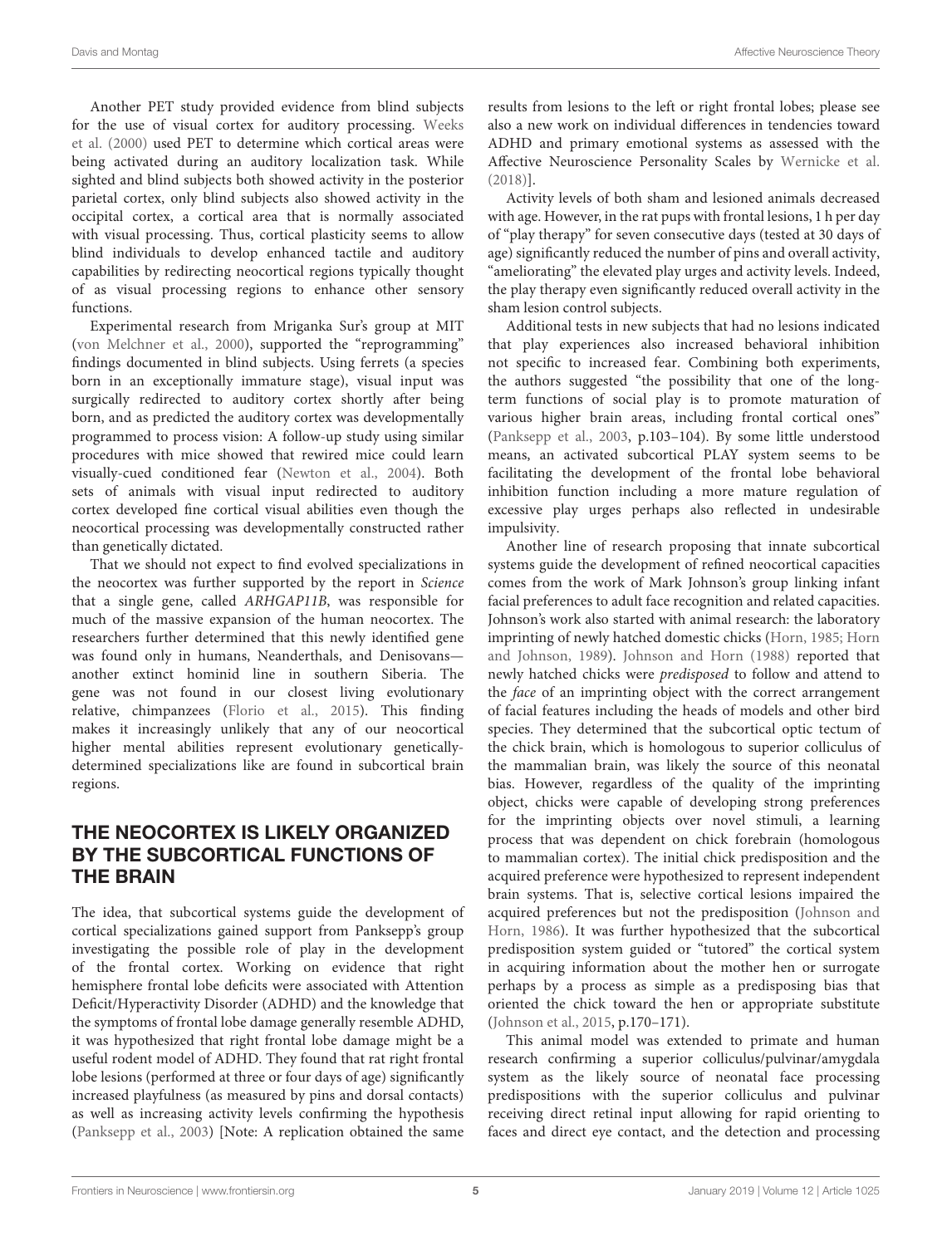of facial threat expressions. They proposed that this subcortical "fast-track" pathway facilitates detecting eye contact and the orientation toward and processing of faces from infancy through adulthood with the prefrontal cortex providing top-down modulation but also involving additional key structures such as the fusiform gyrus, superior temporal sulcus, and orbitofrontal cortex in a two-way model that added developmental complexity to the acquired coordination of social facial processing (Senju and Johnson, [2009\)](#page-10-17).

The previous two research lines illustrate that basic subcortical processes likely constitute primary-process experiences that become developmentally elaborated in the neocortex (Panksepp and Biven, [2012\)](#page-9-5). With maturation, these physically as well as evolutionarily separate brain regions develop a reciprocal seesawlike relationship to weigh whether a life event should trigger or inhibit the expression of a primary emotion with imbalances in either direction potentially becoming dysfunctional (Liotti and Panksepp, [2004\)](#page-9-14). It has also been reported that more ancient cortical midline structures such as the ventral medial prefrontal cortex may participate in such reciprocal relationships with more cognitive brain regions such as the lateral/dorsal prefrontal cortex [\(Goel and Dolan, 2003;](#page-9-26) [Northoff et al., 2004\)](#page-9-27). However, despite increasing cortical influence with maturation, it remains clear that subcortical emotional systems retain the capacity to shut down cortical activity during strong emotional experiences [\(Damasio et al., 2000\)](#page-8-2).

Along these lines, there is evidence that all long-term memory has an emotional component, and with stronger emotions, the resulting memory becomes correspondingly stronger with the exception that traumatic emotional experiences can reduce memory retrieval and even cause amnesia [\(Alberini, 2010\)](#page-8-8). Typically, stronger emotional activation is associated with stronger memory retrieval with strong positive emotional experiences such as a wedding and strong negative emotional experiences such as the funeral of a loved one both enhancing memory strength. Moreover, one of the basic functions of the primary-process emotional memory systems may be arousal and the associated drawing attention to specific events that can facilitate the formation of memories for important life events that in turn can subsequently inform how we respond to future life events.

With the ongoing guided acquisition of experience, the neocortex surely provides many refinements and expansions of our basic subcortical capabilities with the caveat that an ever vigilant subcortical brain can assert its predominance in response to genetically-linked wisdom embodied in, e.g., pent up urges to play or fear engendered by the menacing face of a predator. Hence, if an evolutionary significant cue resonates in the primary emotional systems, the subcortical energy can override our activity in the cortical thinking cap. This developed two-way (bottom-up and top-down) relationship requires the ongoing involvement of our affective states influencing our perceptions, thoughts, and urges as well as the acquired cortical capacity to modulate our emotional evolutionary foundations in order to achieve an appropriate seesaw positioning for ongoing life events. Yet, much research remains to be done to illuminate the mechanisms involved in these evolutionarily integrated processes.

# THE ROUTE TO DISCOVERING PRIMARY-PROCESS EMOTIONS

At least since the ancient Greeks first speculated about the four humors and Ptolemy proposed the Sun, Moon, and planets set our behaviors in motion, humans have speculated about the basis of personality and psychopathology. More modern theories have ranged from Freud's theory of sex and aggression on personality development [\(Freud, 1920/1990\)](#page-9-28) to the thesis that the differences in our personalities are mostly learned [\(Miller and Dollard, 1941\)](#page-9-29).

Cattell pioneered using the lexical hypothesis—the assumption that any important human characteristic was embedded in language—and factor analysis and first reported four personality factors [\(Cattell, 1933\)](#page-8-9), but as increasing computing power allowed for working with larger data sets, he eventually proposed as many as 19 distinct factors with 16 being used in his most widely used personality assessment, the 16PF [\(Cattell et al., 1970\)](#page-8-10). However, others using factor analysis reported as few as three [\(Eysenck, 1967\)](#page-8-11) and as many as 20 [\(Jackson, 1974\)](#page-9-30) personality dimensions. Many others took up Cattell's approach considering factor analysis as a more theory-free and objective statistical approach to parsing personality into its components, an approach that may have peaked in accepting five personality dimensions (Tupes and Christal, [1992](#page-10-18) – originally reported in 1961). The "Big Five" were massively shored up by Lewis Goldberg's seemingly exhaustive factor analytic studies [\(Goldberg, 1990,](#page-9-31) [1992\)](#page-9-32) as well as a report confirming these five personality dimensions plus Dominance in chimpanzees [\(King and Figueredo, 1997\)](#page-9-33). The Big Five scales are typically labeled Extraversion, Agreeableness, Conscientiousness, Emotional Stability, and Openness to Experience. Even the psychiatric world got on the Big Five bandwagon [\(Widiger et al.,](#page-10-19) [2009;](#page-10-19) [Krueger et al., 2012\)](#page-9-34) identifying dysfunctional dimensions consistent with the Big Five scales.

However, the lexical Big Five personality bastion now seems to have splintered into multiple competing theories proposing six and seven personality dimensions [\(Saucier, 2009\)](#page-10-20) and even theories with only one, two, and three dimensions (Saucier and Srivastava, [2015\)](#page-10-21). Agreement on parsing the human personality has been very difficult to achieve [\(Davis and Panksepp, 2018\)](#page-8-0).

Panksepp took a different approach to carving nature at its joints by using electrical stimulation to directly probe the brain for its secrets. He followed in the tradition of [Hess](#page-9-35) [\(1957\)](#page-9-35) who in the 1930's had evoked a cat rage response using hypothalamic electrical stimulation of the brain (ESB). The basic idea is that if the experimenter introduces a crude unstructured electrical stimulus into a particular brain region and reliably evokes (1) a consistent coherent emotional action pattern and (2) a subjective affect state that can be verified to be pleasant or aversive using self-stimulation or approachavoidance measures in animals, the ESB has activated an innate, unconditioned, evolutionarily-organized brain circuit linked to the observed emotional behavior (For a summary of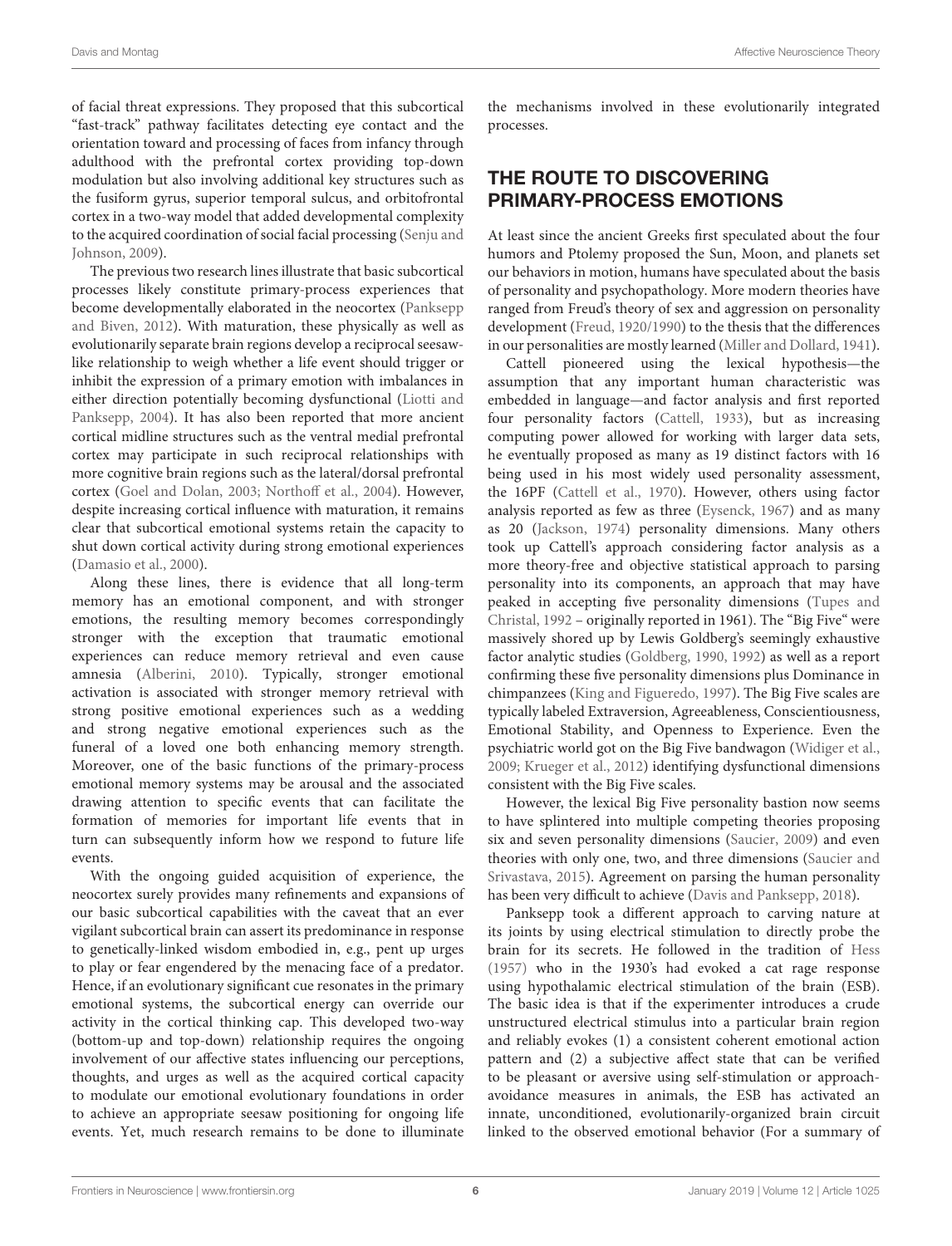humans reporting similar affective shifts following stimulation to homologous brain sites, see [Panksepp, 1985\)](#page-9-11). Mainly using ESB but also pharmacological manipulations and localized brain lesions—Panksepp identified seven emotional brain systems as listed above: SEEKING, RAGE/Anger, FEAR, LUST, CARE, PANIC/Sadness, and PLAY.

These ESB sites are concentrated in subcortical regions of the brain, and correspond with Panksepp's primary-process emotional-action command systems. Cases of such dramatic and unambiguous emotional behaviors or affects have not been elicited from the neocortex. However, more muted displays of laughter have been reported from evolutionarily more ancient cortical areas such as the anterior cingulate cortex (Caruana et al., [2015\)](#page-8-12), which is consistent with the finding that the most striking coherent results with the lowest stimulation required are obtained from evolutionarily ancient subcortical regions such as the periaqueductal gray (PAG).

# PREDICTIONS: PRIMARY-PROCESS EMOTIONS AND FOUNDATIONS OF PERSONALITY AND PATHOLOGY

One of the ways to verify and extend the validity of a theory is to make predictions and determine whether the evidence confirms the theory. One of Panksepp's predictions was that the primary-process emotions provided the psychobiological foundations of personality. To begin linking the primary emotions to human personality, the Affective Neuroscience Personality Scales (ANPS) were developed [\(Davis et al., 2003;](#page-8-13) [Davis and Panksepp, 2011\)](#page-8-14). The ANPS was designed to measure self-reported activations of six primary emotions in human lives: SEEKING, RAGE/Anger, FEAR, CARE, PANIC/Sadness, and PLAY (LUST being excluded, as it might limit valid responding and elicit highly socially desirable response patterns). The ANPS has been translated and validated in 10 different languages, and comparisons of the ANPS with Big Five and Five Factor Model personality assessments have uniformly shown close associations of these six emotions to these personality measures (for an overview see [Montag and Davis, 2018\)](#page-9-36).

While ANPS PLAY consistently lines up with Big Five Extraversion and SEEKING with Openness to Experience, it is also clear from these studies that some five-factor personality scales are higher-order configurations of the more elemental primary-process emotions. For example, the Big Five/Five Factor Model Agreeableness scale combines the CARE system, which is associated with high levels of Agreeableness, and the RAGE/Anger system, associated with low Agreeableness levels, to conceptually create a "Love-Hate" scale. Further, the Big Five/Five Factor Model Emotional Stability scale places all three of the negatively valenced emotions (RAGE/Anger, FEAR, and PANIC/Sadness) on the low end of Emotional Stability making Emotional Stability a confusing scale to interpret but also conflating the distinctions between these problematic emotions that are so closely linked to the etiology and treatment of psychopathology. These associations are stable across cultures, and the same patterns between individual differences in primary emotional systems as assessed with the ANPS and the Big Five of Personality have been observed in many countries including studies in the USA, Germany and China, potentially hinting at "a global ancestral neuro-biological effect" [\(Montag and Panksepp,](#page-9-37) [2017,](#page-9-37) p.6). For further updates on this issue please see also a recent work by [Montag and Panksepp \(2018\)](#page-9-38). Also, Montag and Davis [\(2018\)](#page-9-36) review links between facets of the Big Five of Personality and the ANPS.

Thus, while much work remains to be done linking primary-process emotions to more tertiary language-derived personality models, the initial evidence is that there are close associations between Panksepp's primary-process emotional action systems and the standard Big Five personality assessment with the caveat that the primary emotions offer a more direct biopsychological personality view that more clearly illuminates each of the foundational elements likely constituting our personalities.

An additional note is that no consistent association has been observed in these ANPS studies between the ANPS measured primary emotions and the Big Five Conscientiousness scale. The thought is that Conscientiousness does not measure a primary-process emotion. Rather, it likely measures some aspects of the neocortical inhibition and the resulting cognitive regulation of primary emotions, thus providing tertiary-process top-down control over subcortical emotional reactions (Davis and Panksepp, [2011\)](#page-8-14).

It has been long thought that psychopathology represents extreme expressions of personality characteristics [\(McDougall,](#page-9-39) [1908\)](#page-9-39) and that personality disorders and other psychopathologies can be classified on the Big Five/Five Factor Model dimensions [\(Livesley et al., 1992;](#page-9-40) [Costa and Widiger, 2002\)](#page-8-15). Along these lines, ANPS studies have shown that Panksepp's primal emotions can be used to differentiate Bipolar I and Bipolar II disorders (Savitz et al., [2008a,](#page-10-22)[b\)](#page-10-23) as well as personality disorders [\(Karterud et al.,](#page-9-41) [2016\)](#page-9-41). See also a newer work investigating the ANPS in multiple sclerosis patients, hence patients with a neurological disorder [\(Sindermann et al., 2018\)](#page-10-24).

Panksepp has also made several additional predictions about psychiatric treatments that have been tested. Panksepp predicted that autistic children might have dysfunctional brain opioid systems resulting in excess endogenous opioid levels (Panksepp and Sahley, [1987\)](#page-10-25). Experimental research supported his proposal that autism could potentially be treated with low dose naltrexone (an opioid blocker) and suggested that naltrexone benefited a subset of children diagnosed as autistic with as many as 40 percent of autistic children exhibiting enhanced social integration when treated with naltrexone therapy [\(Bouvard et al., 1995\)](#page-8-16).

Panksepp's work with opioids and their ability to reduce the psychological pain of social separation distress also led him to predict that opioids could reduce suicidal ideation. Research (that was finally able to be conducted in Israel) examined the use of low doses of buprenorphine (a "safe" opioid that has low respiratory depression effects and becomes a mu-opioid blocker at high doses) to counteract suicide in a population of subjects with chronic suicidal thoughts, many of which had already attempted suicide. A small pilot study provided encouraging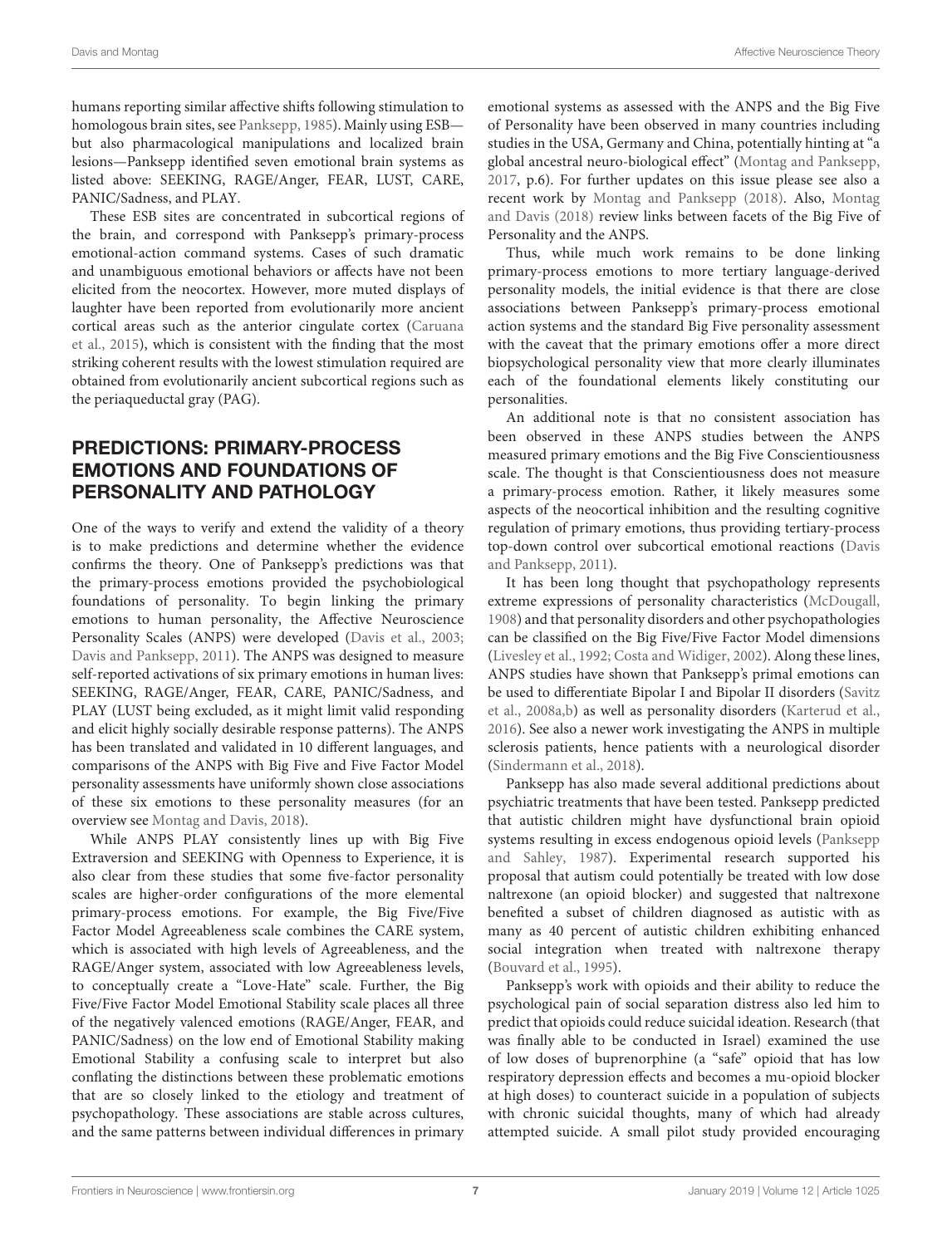results [\(Panksepp and Yovell, 2014\)](#page-10-26). In a larger randomized placebo controlled study using ultra low doses of buprenorphine, there were no instances of suicide. Additionally, there were significantly reduced levels of suicidal thought, and no reports of withdrawal symptoms after the buprenorphine treatment was discontinued at the end of the study [\(Yovell et al., 2016\)](#page-10-27).

Panksepp has long seen depression as a manifestation of the PANIC/Sadness system, and interestingly, depression was in fact treated with opioids until the 1950s [\(Bodkin et al., 1995\)](#page-8-17). Panksepp also envisioned that depression could be as much caused by low positive affect as high negative affect (Panksepp et al., [2014\)](#page-10-28). Using the ANPS, [Montag et al. \(2017\)](#page-9-42) further supported this approach by demonstrating lower SEEKING and higher SADNESS and higher FEAR in depressed patients compared to healthy controls.

A specific treatment prediction was that DBS of the mesolimbic dopamine tract (a main component of the SEEKING system) could alleviate treatment-refractory depression. A German group conducted an early small trial study. The site selected for DBS was the nucleus accumbens, which proved somewhat successful but largely limited to acute effectiveness [\(Schlaepfer et al., 2008\)](#page-10-29). A larger study involving many of the same investigators showed that five out of ten treatmentresistant depression subjects reached a 50% reduction in their depression ratings [\(Bewernick et al., 2010\)](#page-8-18). However, in a follow up study electrode placement was moved to the medial forebrain bundle (the most rewarding site in the SEEKING system). In this treatment cohort with treatment-resistant depression, six out of seven patients showed recovery that held through the 33 weeks of the study [\(Schlaepfer et al., 2013\)](#page-10-30). Although an invasive procedure, this may offer a significant improvement in the quality of life for those with major depression for whom other treatments have failed for many years.

For virtually all drugs used to treat psychopathology, the initial discovery for use in psychiatry had been serendipitous. For example chlorpromazine was first introduced as a presurgical aid for anesthesia before its anti-psychotic benefits were discovered [\(Ban, 2007\)](#page-8-19). However, a long-developing project based on affective neuroscience research with roots in selecting rats that were more playful than typical [\(Burgdorf et al., 2005\)](#page-8-20) has yielded a novel drug for treating depression that is proving to be much more effective than anything ever previously used. Identifying juvenile rats that exhibited high levels of frequency-modulated 50 kHz ultrasonic vocalizations during a play experience and subsequently examining their brains for expressed genes, a small group of potential molecules were discovered with the potential for leading to drugs that could successfully treat depression [\(Burgdorf et al., 2011\)](#page-8-21). Eventually, Glyx13 (this new drug that was later called rapastinel) [\(Moskal et al., 2017\)](#page-9-43) was given to a group of subjects diagnosed with major depression with remarkable results. Glyx13 elevated moods in 2 h with the positive effects lasting at least seven days with no negative side effects reported [\(Preskorn et al., 2015\)](#page-10-31). The drug was fasttracked by the USA FDA, has completed Phase II trials, and is currently in Phase III trials with the FDA. While not yet fully FDA approved, it seems that—as a remarkable validation of cross-species affective neuroscience—we are on the verge for the first time of introducing a psychiatric drug that was developed through an understanding of brain processes. This approach to psychiatry has been a long time coming, but perhaps we should not be surprised by the results.

What predictions are currently being made with a crossspecies affective neuroscience perspective? Is it possible that if we just look, multiple fountains of youth for patients with imbalanced emotional brain systems could be discovered in the brain of a playful rat? It might pay to stay tuned to the ongoing work of long time Jaak Panksepp colleagues Joe Moskal and Jeff Burgdorf to see what additional magic they may have up their sleeves [\(Burgdorf, 2018,](#page-8-22) personal communication).

### **SUMMARY**

Jaak Panksepp's career spanned 50 years [\(Davis and Montag,](#page-8-1) [2018\)](#page-8-1). Throughout, he worked to provide compelling evidence that animals experienced their emotional arousals: at least all mammals, probably all vertebrates, and with the likelihood that even some invertebrates such as crayfish (separated from humans by perhaps 600 million years) exhibited conditioned preferences to distinct visual environments when associated with injected addictive drugs abused by humans such as amphetamine [\(Panksepp and Huber, 2004\)](#page-10-32). His was an evolutionary approach that confirmed Darwin's continuity thesis that humans are also animals. He became increasingly committed to the principle that this cross-species affective neuroscience approach would provide the foundational understanding of our subcortical primaryprocess emotional-affective nature that would be necessary for understanding the neocortical tertiary-level blending of primary and secondary-process values with neocortical analysis and linguistically-based interpretations of experience. Further, animal models taking advantage of the evolutionarily-conserved brain homologies would facilitate the development of novel psychiatric treatments of human emotional imbalances.

Yet, a more cognitive neuroscience-focused climate, convinced that subjective feelings were largely restricted to humans, produced cortical fMRI images of emotional manifestations in humans as their evidence. Panksepp frequently found himself writing that fMRI technology using measures of brain blood flow and oxygenation was better suited to analyzing the larger networks of rapidly firing neocortical cells engaged in cognitive information processing than the physically smaller regions of slower firing subcortical neurons associated with unconditional emotional behaviors and their affects. The more difficult PET imaging seemed a better choice for illuminating subcortical processes [\(Damasio et al., 2000\)](#page-8-2). However, there have been exceptions with well-designed fMRI studies working with strong emotional arousals highlighting the importance of subcortical structures like the PAG [\(Mobbs et al., 2007,](#page-9-44) [2009\)](#page-9-45).

Yet, there remain unresolved debates in the neuroscience community. A major difference reflects Panksepp's position that subcortical activation is sufficient to generate emotions and their affective states that is reviewed above in section "Primary-Process Emotions Survive Decortication". The cognitive neuroscience counter position is that emotional experience is a "readout"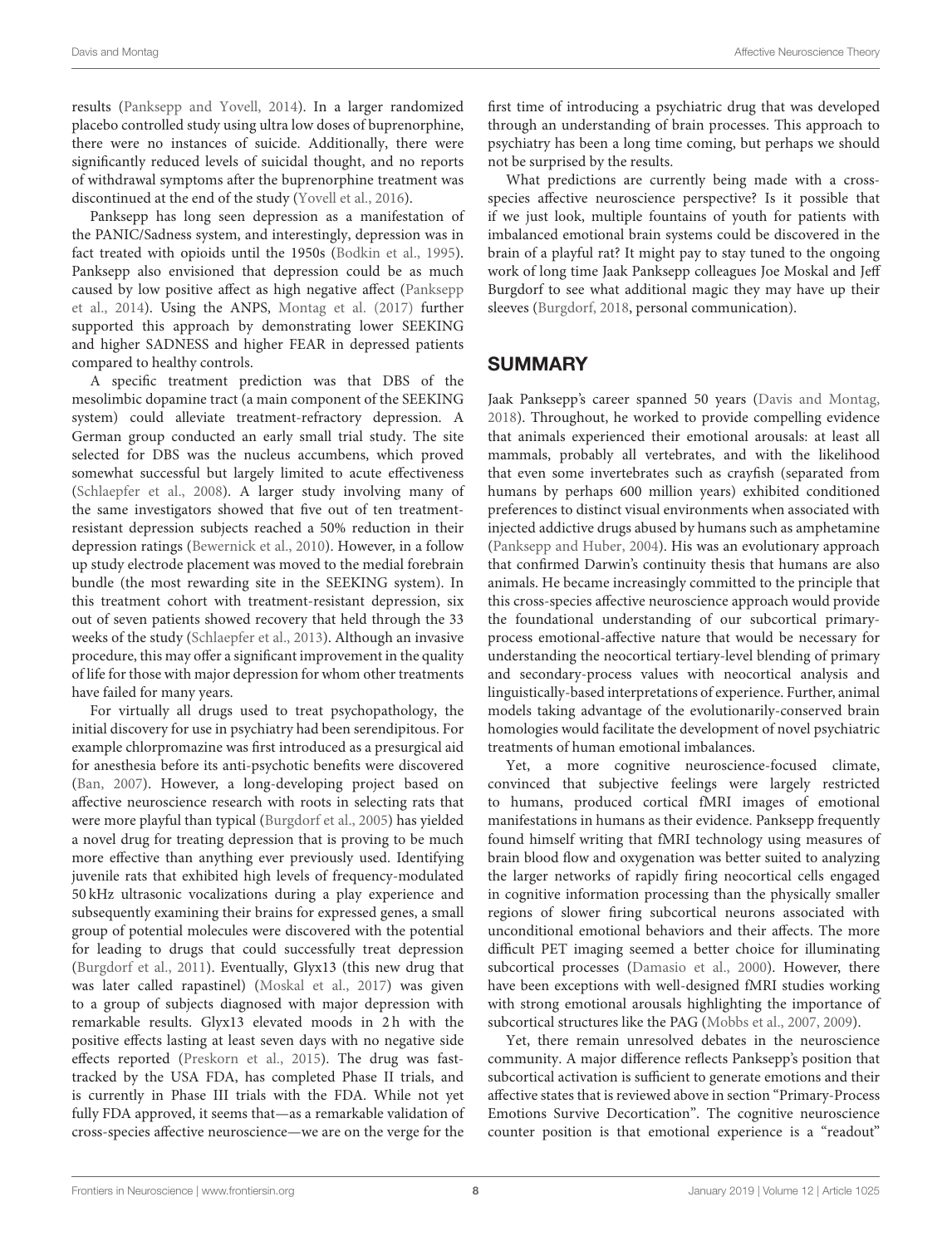of emotional bodily reactions, which means that cortical perceptions are also necessary. A related dispute emerged from the idea that emotions are learned and "constructed" and elaborated from pleasure and displeasure/arousal dimensions by multiple regions of the brain, whereas Panksepp is clear that primary emotions require no learning and are generated by genetically defined subcortical brain circuits (For a review of additional criticisms see [Panksepp et al., 2017\)](#page-10-3).

Yet, Panksepp was eager to reunify emotion theories at the end of his career. Among others, [Montag and Panksepp](#page-9-46) [\(2016\)](#page-9-46) provided an overview on how Ekman's facial expressions (the view of emotions from the outside) were linked to AN (the view of emotions from the inside). Beyond this—and as a response to constructivism in emotion theories—he wrote: "A primary-process/basic emotion view may prevail in many subcortical regions, and constructivist/dimensional approaches may effectively parse higher emotional concepts as processed by the neocortex. ....In other words, such debates may simply reflect investigators working at different levels of control" [\(Panksepp,](#page-9-47) [2010,](#page-9-47) p. 536).

Whatever the future of affective neuroscience in contributing to our understanding of the human mind from its creative heights to its distressing imbalances, it is heartening that Frontiers is publishing a series of articles featuring ongoing affective neuroscience research. Of course many research areas

#### **REFERENCES**

- <span id="page-8-8"></span>Alberini, C. (2010). Long-term memories: the good, the bad, and the ugly. Cerebrum 2010:21. Available online at: [http://dana.org/news/cerebrum/detail.](http://dana.org/news/cerebrum/detail.aspx?id=29272)  $aspx$ ?id=29272
- <span id="page-8-6"></span>Bailey, P., and Davis, E. W. (1942). Effects of lesions of the periaqueductal gray matter in the cat. Proc. Soc. Exp. Biol. Med. 51, 305–306. doi: [10.3181/00379727-51-13950P](https://doi.org/10.3181/00379727-51-13950P)
- <span id="page-8-19"></span>Ban, T. (2007). Fifty years chlorpromazine: a historical perspective. Neuropsychiatr. Dis. Treat. 3, 495–500.
- <span id="page-8-18"></span>Bewernick, B. H., Hurlemann, R., Matusch, A., Kayser, S., Grubert, C., Hadrysiewicz, B., et al. (2010). Nucleus accumbens deep brain stimulation decreases ratings of depression and anxiety in treatment-resistant depression. Biol. Psychiatry 67, 110–116. doi: [10.1016/j.biopsych.2009.09.013](https://doi.org/10.1016/j.biopsych.2009.09.013)
- <span id="page-8-5"></span>Bijanki, K. R., Matsui, J. T., Mayberg, H. S., Magnotta, V. A., Arndt, S., Johnson, H. J., et al. (2015). Depressive symptoms related to low fractional anisotropy of white matter underlying the right ventral anterior cingulate in older adults with atherosclerotic vascular disease. Front. Hum. Neurosci. 9:408. doi: [10.3389/fnhum.2015.00408](https://doi.org/10.3389/fnhum.2015.00408)
- <span id="page-8-17"></span>Bodkin, J. A., Zornberg, G. L., Lukas, S. E., and Cole, J. O. (1995). Buprenorphine treatment of refractory depression. J. Clin. Psychopharmacol. 15, 49–57. doi: [10.1097/00004714-199502000-00008](https://doi.org/10.1097/00004714-199502000-00008)
- <span id="page-8-16"></span>Bouvard, M., Leboyer, M., Launay, J.-M., Recasens, C., Plumet, M.-H., Waller-Perotte, D., et al. (1995). Low-dose naltrexone effects on plasma chemistries and clinical symptoms in autism: a double-blind, placebo-controlled study. Psychiatry Res. 58, 191–201. doi: [10.1016/0165-1781\(95\)02601-R](https://doi.org/10.1016/0165-1781(95)02601-R)
- <span id="page-8-22"></span>Burgdorf, J. (2018). Jaak Panksepp Memorial Symposium. Washington State University (Personal Communication).
- <span id="page-8-20"></span>Burgdorf, J., Panksepp, J., Brudzynski, S. M., Kroes, R., and Moskal, J. R. (2005). Breeding for 50-kHz positive affective vocalization in rats. Behav. Genet. 35, 67–72. doi: [10.1007/s10519-004-0856-5](https://doi.org/10.1007/s10519-004-0856-5)
- <span id="page-8-21"></span>Burgdorf, J., Panksepp, J., and Moskal, J. R. (2011). Frequency-modulated 50 kHz ultrasonic vocalizations: a tool for uncovering the molecular substrates of positive affect. Neurosci. Biobehav. Rev. 35, 1831–1836. doi: [10.1016/j.neubiorev.2010.11.011](https://doi.org/10.1016/j.neubiorev.2010.11.011)

remain to be explored including (1) the interactions of early experience and brain development, (2) gene expression linked to primary-process experience, (3) the relationship between primary emotional experience and memory, (4) how many distinct subcortical emotional circuits exist, (5) whether the neocortex can generate new emotions independent of the subcortical brain, and (6) the capacity of bottom-up subcortical primary-process brain activity to guide cortical development and eventual top-down regulation of primary emotional expression [with additional experimental possibilities discussed in Panksepp et al. [\(2017\)](#page-10-3)]. It will require many generations of brain scientists to provide satisfactory answers to such questions, which may someday reveal the secrets of the human psyche from personality to psychopathology and perhaps even the origins of consciousness itself.

### AUTHOR CONTRIBUTIONS

KD wrote the first draft of the manuscript, which was critically revised by CM.

### FUNDING

The position of CM is funded by a Heisenberg grant awarded to him by the German Research Foundation (MO 2363/3-2).

- <span id="page-8-12"></span>Caruana, F., Avanzini, P., Gozzo, F., Francione, S., Cardinale, F., and Rizzolatti, G. (2015). Mirth and laughter elicited by electrical stimulation of the human anterior cingulate cortex. Cortex 71, 323–331. doi: [10.1016/j.cortex.2015.07.024](https://doi.org/10.1016/j.cortex.2015.07.024)
- <span id="page-8-9"></span>Cattell, R. B. (1933). Temperament tests. II. Tests. Br. J. Psychol. 24, 20–49.
- <span id="page-8-10"></span>Cattell, R. B., Eber, H., and Tatsuoka, M. (1970). Handbook for the Sixteen Personality Factor Questionnaire (16PF). Champaign, IL: Institute for Personality and Ability Testing.
- <span id="page-8-15"></span>Costa, P., and Widiger, T. (2002). "Introduction: personality disorders and the five-factor model of personality," in Personality Disorders and the Five-Factor Model of Personality, 2nd Edn., eds P. Costa and T. Widiger (Washington, DC: American Psychological Association), 3–14.
- <span id="page-8-4"></span>Craig, A. D. (2011). Significance of the insula for the evolution of human awareness of feelings from the body. Ann. N. Y. Acad. Sci. 1225, 72–82. doi: [10.1111/j.1749-6632.2011.05990.x](https://doi.org/10.1111/j.1749-6632.2011.05990.x)
- <span id="page-8-3"></span>Damasio, A., Damasio, H., and Tranel, D. (2013). Persistence of feelings and sentience after bilateral damage of the insula. Cereb. Cortex 23, 833–846. doi: [10.1093/cercor/bhs077](https://doi.org/10.1093/cercor/bhs077)
- <span id="page-8-2"></span>Damasio, A. R., Grabowski, T. J., Bechara, A., Damasio, H., Ponto, L. L. B., Parvizi, J., et al. (2000). Subcortical and cortical brain activity during the feeling of self-generated emotions. Nat. Neurosci. 3, 1049–1056. doi: [10.1038/79871](https://doi.org/10.1038/79871)
- <span id="page-8-1"></span>Davis, K., and Montag, C. (2018). A tribute to Jaak Panksepp (1943-2017). Pers. Neurosci. 1:e9. doi: [10.1017/pen.2018.5](https://doi.org/10.1017/pen.2018.5)
- <span id="page-8-14"></span>Davis, K., and Panksepp, J. (2011). The brain's emotional foundations of human personality and the Affective Neuroscience Personality Scales. Neurosci. Biobehav. Rev. 35, 1946–1958. doi: [10.1016/j.neubiorev.2011.04.004](https://doi.org/10.1016/j.neubiorev.2011.04.004)
- <span id="page-8-0"></span>Davis, K., and Panksepp, J. (2018). The Emotional Foundations of Personality. New York, NY: W.W. Norton and Company.
- <span id="page-8-13"></span>Davis, K., Panksepp, J., and Normansell, L. (2003). The affective neuroscience personality scales: normative data and implications. Neuropsychoanalysis 5, 57–69. doi: [10.1080/15294145.2003.10773410](https://doi.org/10.1080/15294145.2003.10773410)
- <span id="page-8-11"></span>Eysenck, H. J. (1967). The Biological Basis of Personality. Springfield, IL: Charles, C. Thomas.
- <span id="page-8-7"></span>Fernandez de Molina, A., and Hunsperger, R. W. (1962). Organization of the subcortical system governing defence and flight reactions in the cat. J. Physiol. 160, 200–213. doi: [10.1113/jphysiol.1962.sp006841](https://doi.org/10.1113/jphysiol.1962.sp006841)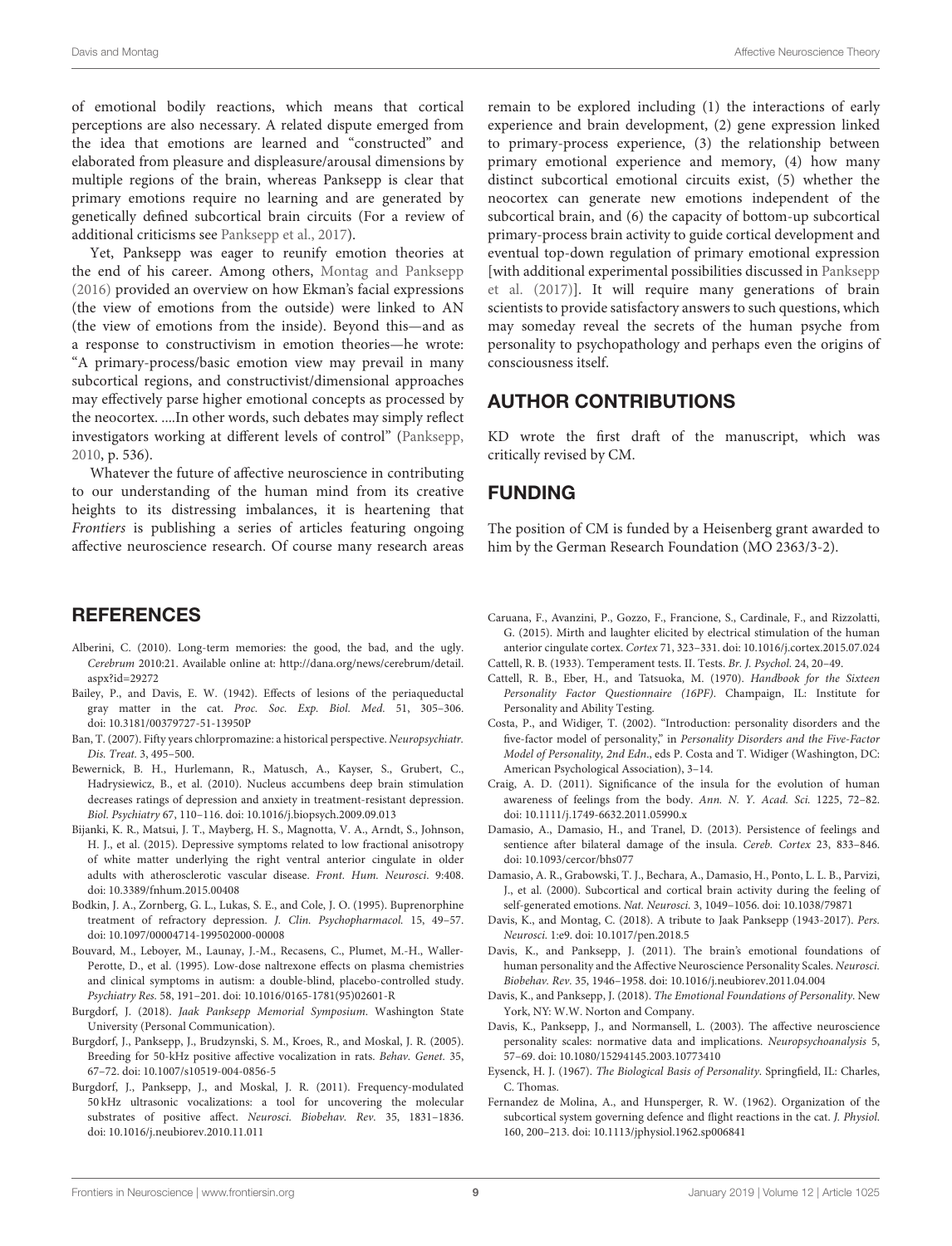- <span id="page-9-19"></span>Florio, M., Albert, M., Taverna, E., Namba, T., Brandl, H., Lewitus, E., et al. (2015). Human-specific gene ARHGAP11B promotes basal progenitor amplification and neocortex expansion. Science 347, 1465–1470. doi: [10.1126/science.aaa1975](https://doi.org/10.1126/science.aaa1975)
- <span id="page-9-28"></span>Freud, S. (1920/1990). Beyond the Pleasure Principle. New York, NY: W. W. Norton and Company.
- <span id="page-9-26"></span>Goel, V., and Dolan, R. J. (2003). Reciprocal neural response within lateral and ventral medial prefrontal cortex during hot and cold reasoning. Neuroimage 20, 2314–2321. doi: [10.1016/j.neuroimage.2003.07.027](https://doi.org/10.1016/j.neuroimage.2003.07.027)
- <span id="page-9-31"></span>Goldberg, L. R. (1990). An alternative "description of personality": the Big-Five factor structure. J. Pers. Soc. Psychol. 59, 1216–1229.
- <span id="page-9-32"></span>Goldberg, L. R. (1992), The development of markers for the Big-Five factor structure. Psychol. Assess. 4, 26–42.
- <span id="page-9-35"></span>Hess, W. R. (1957). The Functional Organization of the Diencephalon. New York, NY: Grune and Statton.
- <span id="page-9-21"></span>Horn, G. (1985). "Imprinting and the neural basis of memory," in Brain Plasticity, Learning and Memory, eds B. Will, P. Schmitt, and J. C. Dalrymple-Alford (New York, NY: Plenum), 13–19. doi: [10.1007/978-1-4684-5003-3\\_2](https://doi.org/10.1007/978-1-4684-5003-3_2)
- <span id="page-9-22"></span>Horn, G., and Johnson, M. (1989). Memory systems in the chick: dissociations and neuronal analysis. Neuropsychologia 27, 1–22. doi: [10.1016/0028-3932\(89\)90086-9](https://doi.org/10.1016/0028-3932(89)90086-9)
- <span id="page-9-12"></span>Huston, J., and Borbely, A. (1973). Operant conditioning in forebrain ablated rats by use of rewarding hypothalamic stimulation. Brain Res. 50, 467–472. doi: [10.1016/0006-8993\(73\)90753-1](https://doi.org/10.1016/0006-8993(73)90753-1)
- <span id="page-9-13"></span>Huston, J., and Borbely, A. (1974). The thalamic rat: general behavior, operant learning with rewarding hypothalamic stimulation, and effects of amphetamine. Physiol. Behav. 12, 433–448. doi: [10.1016/0031-9384\(74\)90121-8](https://doi.org/10.1016/0031-9384(74)90121-8)
- <span id="page-9-30"></span>Jackson, D. N. (1974). Personality Research Form Manual. Goshen, NY: Research Psychologists Press, Inc. (Currently available from Sigma Assessment Systems, Inc.)
- <span id="page-9-24"></span>Johnson, M., and Horn, G. (1986). Dissociation of recognition memory and associative learning by a restricted lesion of the chick forebrain. Neuropsychologia 24,329–340. doi: [10.1016/0028-3932\(86\)90018-7](https://doi.org/10.1016/0028-3932(86)90018-7)
- <span id="page-9-23"></span>Johnson, M., and Horn, G. (1988). Development of filial preferences in dark-reared chicks. Anim. Behav. 36, 675–683. doi: [10.1016/S0003-3472\(88\)80150-7](https://doi.org/10.1016/S0003-3472(88)80150-7)
- <span id="page-9-25"></span>Johnson, M., Senju, A., and Tomalski, P. (2015).The two-process theory of face processing: modifications based on two decades of data from infants and adults. Neurosci. Biobehav. Rev. 50, 169–179. doi: [10.1016/j.neubiorev.2014.10.009](https://doi.org/10.1016/j.neubiorev.2014.10.009)
- <span id="page-9-41"></span>Karterud, S., Pedersen, G., Johansen, M., Wilberg, T., Davis, K., and Panksepp, J. (2016). Primary emotional traits in patients with personality disorders. Pers. Mental Health 10, 261–273. doi: [10.1002/pmh.1345](https://doi.org/10.1002/pmh.1345)
- <span id="page-9-33"></span>King, J. E., and Figueredo, A. J. (1997). The five-factor model plus dominance in chimpanzee personality. J. Res. Pers. 31, 257–271. doi: [10.1006/jrpe.1997.2179](https://doi.org/10.1006/jrpe.1997.2179)
- <span id="page-9-8"></span>Knutson, B., Burgdorf, J., and Panksepp, J. (2002). Ultrasonic vocalizations as indices of affective states in rats. Psychol. Bull. 128, 961–977. doi: [10.1037/0033-2909.128.6.961](https://doi.org/10.1037/0033-2909.128.6.961)
- <span id="page-9-34"></span>Krueger, R. F., Derringer, J., Markon, K. E., Watson, D., and Skodol, A. E. (2012). Initial construction of a maladaptive personality trait model and inventory for DSM-5. Psychol. Med. 42, 1879–1890. doi: [10.1017/S0033291711002674](https://doi.org/10.1017/S0033291711002674)
- <span id="page-9-6"></span>Langer, S. K. (1988). Mind: An Essay on Human Feeling (Abridged Edition). Baltimore, MD: Johns Hopkins University Press.
- <span id="page-9-16"></span>LeDoux, J. (2012). Rethinking the emotional brain. Neuron 73, 653–676. doi: [10.1016/j.neuron.2012.02.004](https://doi.org/10.1016/j.neuron.2012.02.004)
- <span id="page-9-14"></span>Liotti, M., and Panksepp, J. (2004). "Imaging human emotions and affective feelings: implications for biological psychiatry," in Textbook of Biological Psychiatry, ed J. Panksepp (Hoboken, NJ: Wiley), 33–74.
- <span id="page-9-40"></span>Livesley, W. J., Jackson, D. N., and Schroeder, M. L. (1992). Factorial structure of traits delineating personality disorders in clinical and general population samples. J. Abnorm. Psychol. [101, 432–440. doi: 10.1037/0021-843X.101.](https://doi.org/10.1037/0021-843X.101.3.432) 3.432
- <span id="page-9-39"></span>McDougall, W. (1908). Introduction to Social Psychology, Methuen: London.
- <span id="page-9-9"></span>Mendl, M., Brooks, J., Basse, C., Burman, O., Paul, E., Blackwell, E., et al. (2010). Dogs showing separation-related behaviour exhibit a 'pessimistic' cognitive bias. Curr. Biol. 20, R839–R840. doi: [10.1016/j.cub.2010.08.030](https://doi.org/10.1016/j.cub.2010.08.030)
- <span id="page-9-15"></span>Merker, B. (2007). Consciousness without a cerebral cortex: a challenge for neuroscience and medicine. Behav. Brain Sci. 30, 63–81; discussion: 81–134. doi: [10.1017/S0140525X07000891](https://doi.org/10.1017/S0140525X07000891)
- <span id="page-9-29"></span>Miller, N. E., and Dollard, J. (1941). Social Learning and Imitation. New Haven, CT: Yale University Press.
- <span id="page-9-45"></span>Mobbs, D., Marchant, J., Hassabis, D., Seymour, B., Tan, G., Gray, M., et al. (2009). From threat to fear: the neural organization of defensive fear systems in humans. J. Neurosci. 29, 12236–12243. doi: [10.1523/JNEUROSCI.2378-09.2009](https://doi.org/10.1523/JNEUROSCI.2378-09.2009)
- <span id="page-9-44"></span>Mobbs, D., Petrovic, P., Marchant, J. L., Hassabis, D., Weiskopf, N., Seymour, B., et al. (2007). When fear is near: threat imminence elicits prefrontal-periaqueductal grey shifts in humans. Science 317, 1079–1083. doi: [10.1126/science.1144298](https://doi.org/10.1126/science.1144298)
- <span id="page-9-36"></span>Montag, C., and Davis, K. (2018). Affective neuroscience theory and personality: an update. Pers. Neurosci. 1:e12. doi: [10.1017/pen.2018.10](https://doi.org/10.1017/pen.2018.10)
- <span id="page-9-46"></span>Montag, C., and Panksepp, J. (2016). Primal emotional-affective expressive foundations of human facial expression. Motiv. Emot. 40, 760–766. doi: [10.1007/s11031-016-9570-x](https://doi.org/10.1007/s11031-016-9570-x)
- <span id="page-9-37"></span>Montag, C., and Panksepp, J. (2017). Primary emotional systems and personality: an evolutionary perspective. Front. Psychol. 8:464. doi: [10.3389/fpsyg.2017.00464](https://doi.org/10.3389/fpsyg.2017.00464)
- <span id="page-9-38"></span>Montag, C., and Panksepp, J. (2018). "Personality Neuroscience: why it is of importance to include primary emotional systems!" in Encyclopedia of Personality and Individual Differences, eds V. Zeigler-Hill and T. Shackelford (Heidelberg: Springer-Verlag). Available online at: [https://link.springer.com/](https://link.springer.com/referenceworkentry/10.1007%2F978-3-319-28099-8_1338-1) [referenceworkentry/10.1007%2F978-3-319-28099-8\\_1338-1](https://link.springer.com/referenceworkentry/10.1007%2F978-3-319-28099-8_1338-1)
- <span id="page-9-42"></span>Montag, C., Widenhorn-Müller, K., Panksepp, J., and Kiefer, M. (2017). Individual differences in Affective Neuroscience Personality Scale (ANPS) primary emotional traits and depressive tendencies. Comp. Psychiatry 73, 136–142. doi: [10.1016/j.comppsych.2016.11.007](https://doi.org/10.1016/j.comppsych.2016.11.007)
- <span id="page-9-43"></span>Moskal, J., Burgdorf, J., Stanton, P., Kroes, R., Disterhoft, J., Burch, R., et al. (2017). The development of rapastinel (formerly GLYX-13); a rapid acting and long lasting antidepressant. Curr. Neuropharmacol. 15, 47–56. doi: [10.2174/1570159X14666160321122703](https://doi.org/10.2174/1570159X14666160321122703)
- <span id="page-9-18"></span>Newton, J., Ellsworth, C., Miyakawa, T., Tonegawa, S., and Sur, M. (2004). Acceleration of visually cued conditioned fear through the auditory pathway. Nat. Neurosci. 7, 968–973. doi: [10.1038/nn1306](https://doi.org/10.1038/nn1306)
- <span id="page-9-27"></span>Northoff, G., Heinzel, A., Bermpohl, F., Niese, R., Pfennig, A., Pascual-Leone, A., et al. (2004). Reciprocal modulation and attenuation in the prefrontal cortex: an fMRI study on emotional-cognitive interaction. Hum. Brain Mapp. 21, 202–212. doi: [10.1002/hbm.20002](https://doi.org/10.1002/hbm.20002)
- <span id="page-9-10"></span>Overton, D. A. (1991). Historical context of state dependent learning and discriminative drug effects. Behav. Pharmacol. 2, 253–264. doi: [10.1097/00008877-199109000-00002](https://doi.org/10.1097/00008877-199109000-00002)
- <span id="page-9-3"></span>Panksepp, J. (1982).Toward a general psychobiological theory of emotions. Behav. Brain Sci. 5, 407–467. doi: [10.1017/S0140525X00012759](https://doi.org/10.1017/S0140525X00012759)
- <span id="page-9-11"></span>Panksepp, J. (1985). "Mood changes," in Handbook of Clinical Neurology, eds P. Vinken, G. Bruyn, and H. Klawans (Amsterdam: Elsevier), 271–285.
- <span id="page-9-0"></span>Panksepp, J. (1991). "Affective neuroscience: a conceptual framework for the neurological study of emotions," in International Reviews of Emotion Research, ed K. Strongman (Chichester: Wiley), 59–99.
- <span id="page-9-1"></span>Panksepp, J. (1992). A critical role for "affective neuroscience" in resolving what is basic about basic emotions. Psychol. Rev. 99, 554–560. doi: [10.1037/0033-295X.99.3.554](https://doi.org/10.1037/0033-295X.99.3.554)
- <span id="page-9-4"></span>Panksepp, J. (1998). Affective Neuroscience: The Foundations of Human and Animal Emotions. New York, NY: Oxford University Press.
- <span id="page-9-47"></span>Panksepp, J. (2010). Affective neuroscience of the emotional BrainMind: evolutionary perspectives and implications for understanding depression. Dialog. Clin. Neurosci. 12, 533–545. Available online at:<www.dialogues-cns.org>
- <span id="page-9-7"></span>Panksepp, J. (2011). Cross-species affective neuroscience decoding of the primal affective experiences of humans and related animals. PLoS ONE 6:e21236. doi: [10.1371/journal.pone.0021236](https://doi.org/10.1371/journal.pone.0021236)
- <span id="page-9-17"></span>Panksepp, J. (2015). Affective preclinical modeling of psychiatric disorders: taking imbalanced primal emotional feelings of animals seriously in our search for novel antidepressants. Dialog. Clin. Neurosci. 17, 363–379. Available online at: <www.dialogues-cns.org>
- <span id="page-9-5"></span>Panksepp, J., and Biven, L. (2012). The Archeology of Mind. New York, NY: W.W. Norton and Company.
- <span id="page-9-20"></span>Panksepp, J., Burgdorf, J., Gordon, N., and Turner, C. (2003). Modeling ADHDtype arousal with unilateral frontal cortex damage in rats and beneficial effects of play therapy. Brain Cogn. 52, 97–105. doi: [10.1016/S0278-2626\(03\)00013-7](https://doi.org/10.1016/S0278-2626(03)00013-7)
- <span id="page-9-2"></span>Panksepp, J., Herman, B., Conner, R., Bishop, P., and Scott, J. P. (1978). The biology of social attachments: opiates alleviate separation distress. Biol. Psychiatry 13, 607–618.